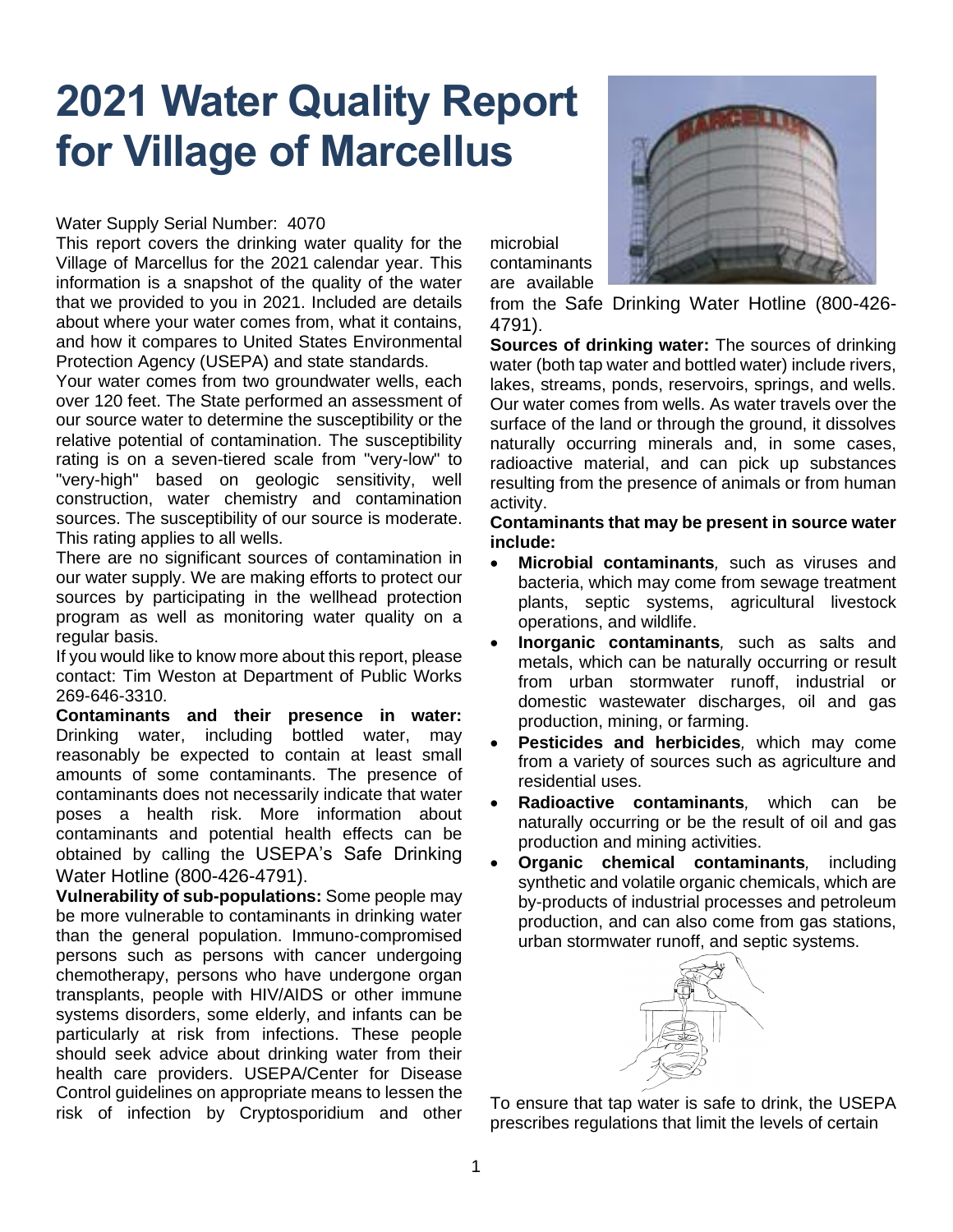contaminants in water provided by public water systems. Federal Food and Drug Administration regulations establish limits for contaminants in bottled water which provide the same protection for public health.

## **Water Quality Data**

The table below lists all the drinking water contaminants that we detected during the 2021 calendar year. The presence of these contaminants in the water does not necessarily indicate that the water poses a health risk. Unless otherwise noted, the data presented in this table is from testing done January 1 through December 31, 2021. The State allows us to monitor for certain contaminants less than once per year because the concentrations of these contaminants are not expected to vary significantly from year to year. All the data is representative of the water quality, but some are more than one year old.

## **Terms and abbreviations used below:**

- Maximum Contaminant Level Goal (MCLG): The level of a contaminant in drinking water below which there is no known or expected risk to health. MCLGs allow for a margin of safety.
- Maximum Contaminant Level (MCL): The highest level of a contaminant that is allowed in drinking water. MCLs are set as close to the MCLGs as feasible using the best available treatment technology.
- Maximum Residual Disinfectant Level (MRDL): The highest level of a disinfectant allowed in drinking water. There is convincing evidence that addition of a disinfectant is necessary for control of microbial contaminants.
- Maximum Residual Disinfectant Level Goal (MRDLG): The level of a drinking water disinfectant below which there is no known or expected risk to health. MRDLGs do not reflect the benefits of the use of disinfectants to control microbial contaminants.
- Treatment Technique (TT): A required process intended to reduce the level of a contaminant in drinking water.
- N/A: Not applicable
- ND: not detectable at testing limit
- ppm: parts per million or milligrams per liter
- ppb: parts per billion or micrograms per liter
- ppt: parts per trillion or nanograms per liter
- pCi/l: picocuries per liter (a measure of radioactivity)
- Action Level (AL): The concentration of a contaminant which, if exceeded, triggers treatment or other requirements that a water system must follow.
- Level 1 Assessment: A study of the water supply to identify potential problems and determine (if possible) why total coliform bacteria have been found in our water system.
- Level 2 Assessment: A very detailed study of the water system to identify potential problems and determine (if possible) why an *E. coli* MCL violation has occurred and/or why total coliform bacteria have been found in our water system on multiple occasions.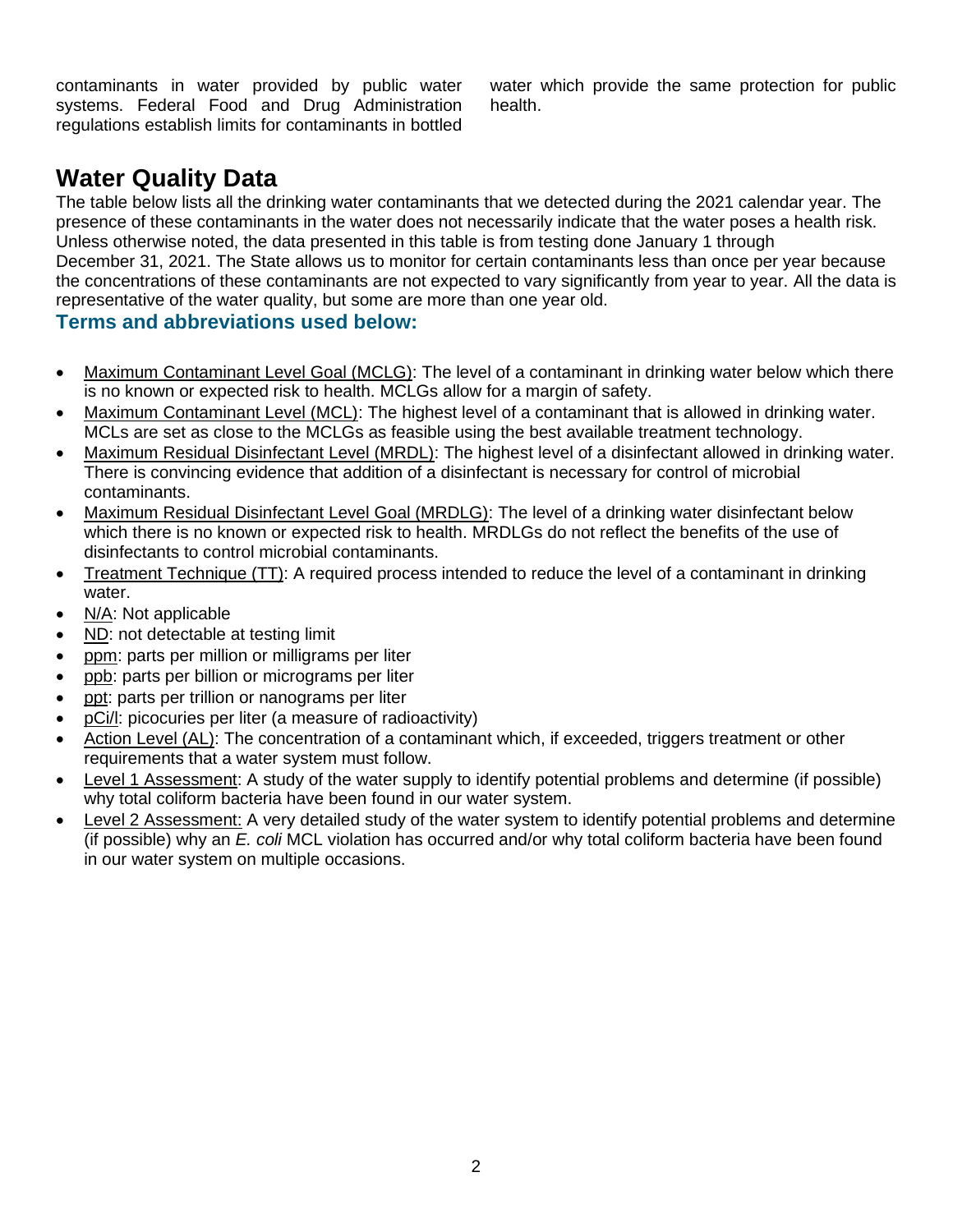*1Monitoring Data for Regulated Contaminants*

| <b>Regulated Contaminant</b>                                    | MCL, TT,<br>or MRDL              | MCLG or<br><b>MRDLG</b> | Level<br>Detected | Range           | Year<br>Sampled | Violation<br>Yes/No | <b>Typical Source of Contaminant</b>                                                                                            |
|-----------------------------------------------------------------|----------------------------------|-------------------------|-------------------|-----------------|-----------------|---------------------|---------------------------------------------------------------------------------------------------------------------------------|
| Arsenic (ppb)                                                   | 10                               | 0                       | 4.4               | N/A             | 2020            | <b>No</b>           | Erosion of natural deposits; Runoff from<br>orchards; Runoff from glass and electronics<br>production wastes                    |
| Barium (ppm)                                                    | $\overline{2}$                   | $\overline{2}$          | .11               | N/A             | 2017            | No                  | Discharge of drilling wastes; Discharge of<br>metal refineries; Erosion of natural deposits                                     |
| Nitrate (ppm)                                                   | 10                               | 10                      | .20               | N/A             | 2021            | <b>No</b>           | Runoff from fertilizer use; Leaching from<br>septic tanks, sewage; Erosion of natural<br>deposits                               |
| Fluoride (ppm)                                                  | 4                                | 4                       | .15               | N/A             | 2020            | <b>No</b>           | Erosion of natural deposits; Water additive<br>which promotes strong teeth; Discharge from<br>fertilizer and aluminum factories |
| Sodium <sup>1</sup> (ppm)                                       | N/A                              | N/A                     | 22.6              | N/A             | 2020            | N/A                 | Erosion of natural deposits                                                                                                     |
| <b>TTHM Total Trihalomethanes</b><br>(ppb)                      | 80                               | N/A                     | 52.6              | N/A             | 2021            | <b>No</b>           | Byproduct of drinking water disinfection                                                                                        |
| HAA5 Haloacetic Acids (ppb)                                     | 60                               | N/A                     | 14.9              | N/A             | 2021            | No                  | Byproduct of drinking water disinfection                                                                                        |
| Chlorine <sup>2</sup> (ppm)                                     | 4                                | 4                       | .75               | $.04 -$<br>1.56 | 2021            | <b>No</b>           | Water additive used to control microbes                                                                                         |
| Alpha emitters (pCi/L)                                          | 15                               | $\mathbf 0$             | .48               | N/A             | 2016            | No                  | Erosion of natural deposits                                                                                                     |
| Combined radium (pCi/L)                                         | 5                                | 0                       | .60               | N/A             | 2016            | No                  | Erosion of natural deposits                                                                                                     |
| Total Coliform (total number or<br>% of positive samples/month) | <b>TT</b>                        | N/A                     | N/A               | N/A             | 2021            | No                  | Naturally present in the environment                                                                                            |
| E. coli in the distribution<br>system (positive samples)        | See E. coli<br>note <sup>3</sup> | 0                       | N/A               | N/A             | 2021            | <b>No</b>           | Human and animal fecal waste                                                                                                    |
| Fecal Indicator $-E$ , coli at the<br>source (positive samples) | <b>TT</b>                        | N/A                     | N/A               | N/A             | 2021            | <b>No</b>           | Human and animal fecal waste                                                                                                    |

 $1$  Sodium is not a regulated contaminant.

 $2$  The chlorine "Level Detected" was calculated using a running annual average.

<sup>3</sup> *E. coli* MCL violation occurs if: (1) routine and repeat samples are total coliform-positive and either is *E. coli*-positive, or (2) the supply fails to take all required repeat samples following *E. coli*-positive routine sample, or (3) the supply fails to analyze total coliform-positive repeat sample for *E. coli*.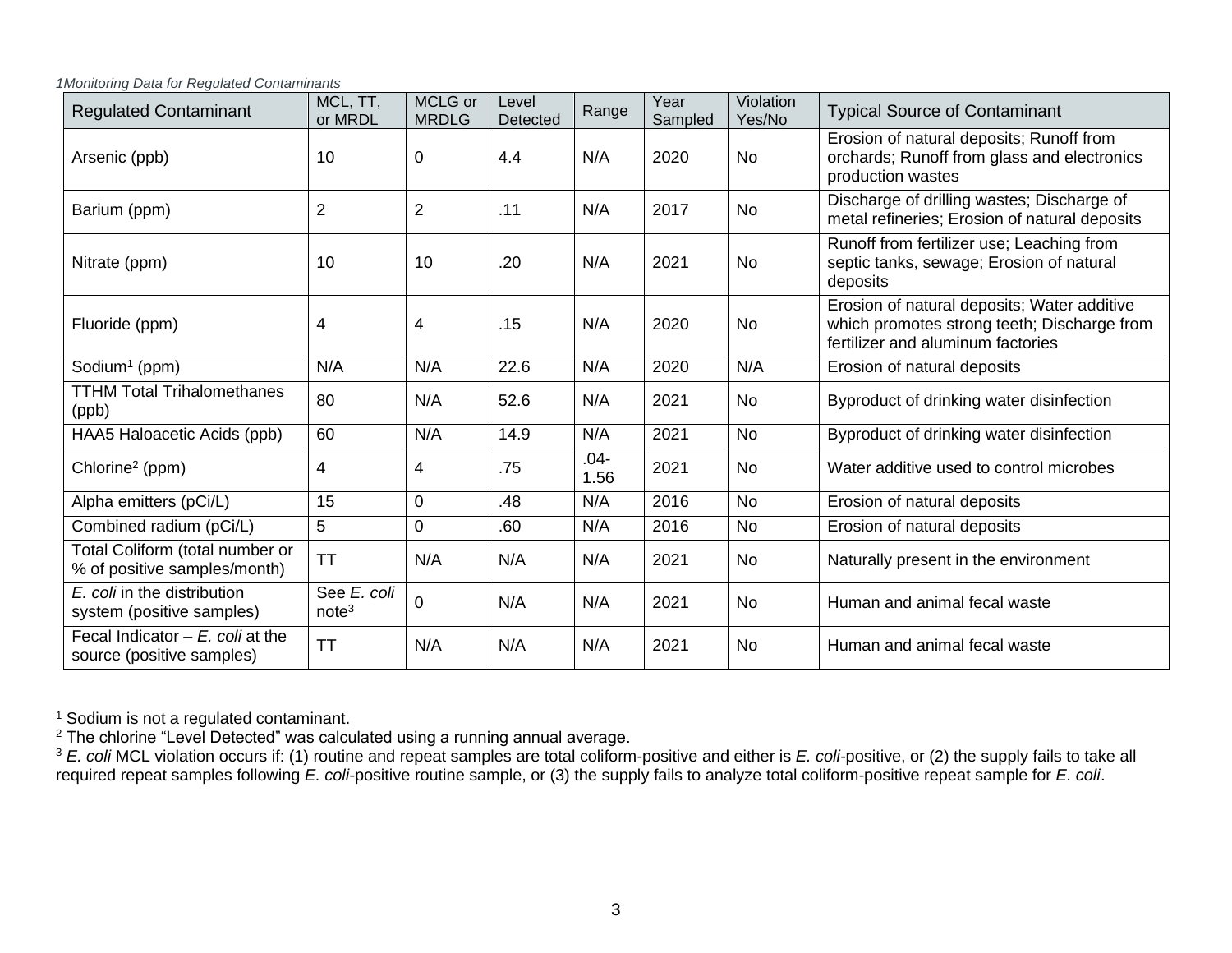| Per- and polyfluoroalkyl substances (PFAS)              |                     |                         |                            |                                      |                 |                                  |                                                                                                                        |  |  |  |
|---------------------------------------------------------|---------------------|-------------------------|----------------------------|--------------------------------------|-----------------|----------------------------------|------------------------------------------------------------------------------------------------------------------------|--|--|--|
| <b>Regulated Contaminant</b>                            | MCL, TT,<br>or MRDL | MCLG or<br><b>MRDLG</b> | Level<br>Detected          | Range                                | Year<br>Sampled | Violation<br>Yes/No              | <b>Typical Source of Contaminant</b>                                                                                   |  |  |  |
| Hexafluoropropylene oxide<br>dimer acid (HFPO-DA) (ppt) | 370                 | N/A                     | N/D                        | N/A                                  | 2021            | No                               | Discharge and waste from industrial facilities<br>utilizing the Gen X chemical process                                 |  |  |  |
| Perfluorobutane sulfonic acid<br>(PFBS) (ppt)           | 420                 | N/A                     | N/D                        | N/A                                  | 2021            | No                               | Discharge and waste from industrial<br>facilities; Stain-resistant treatments                                          |  |  |  |
| Perfluorohexane sulfonic acid<br>(PFHxS) (ppt)          | 51                  | N/A                     | N/D                        | N/A                                  | 2021            | <b>No</b>                        | Firefighting foam; Discharge and waste<br>from industrial facilities                                                   |  |  |  |
| Perfluorohexanoic acid (PFHxA)<br>(ppt)                 | 400,000             | N/A                     | N/D                        | N/A                                  | 2021            | No                               | Firefighting foam; Discharge and waste<br>from industrial facilities                                                   |  |  |  |
| Perfluorononanoic acid (PFNA)<br>(ppt)                  | 6                   | N/A                     | N/D                        | N/A                                  | 2021            | No                               | Discharge and waste from industrial<br>facilities; Breakdown of precursor compounds                                    |  |  |  |
| Perfluorooctane sulfonic acid<br>(PFOS) (ppt)           | 16                  | N/A                     | N/D                        | N/A                                  | 2021            | <b>No</b>                        | Firefighting foam; Discharge from<br>electroplating facilities; Discharge and waste<br>from industrial facilities      |  |  |  |
| Perfluorooctanoic acid (PFOA)<br>(ppt)                  | 8                   | N/A                     | N/D                        | N/A                                  | 2021            | No                               | Discharge and waste from industrial<br>facilities; Stain-resistant treatments                                          |  |  |  |
| Inorganic Contaminant Subject<br>to ALs                 | <b>AL</b>           | <b>MCLG</b>             | Your<br>Water <sup>4</sup> | Range<br><b>of</b><br><b>Results</b> | Year<br>Sampled | Number of<br>Samples<br>Above AL | <b>Typical Source of Contaminant</b>                                                                                   |  |  |  |
| Lead (ppb)                                              | 15                  | $\mathbf 0$             | 3.0                        | $0 - 3$                              | 2021            | $\mathbf 0$                      | Lead service lines, corrosion of household<br>plumbing including fittings and fixtures;<br>Erosion of natural deposits |  |  |  |
| Copper (ppm)                                            | 1.3                 | 1.3                     | 2.29                       | $0.0 - 2.3$                          | 2021            | -1                               | Corrosion of household plumbing systems;<br>Erosion of natural deposits                                                |  |  |  |

<sup>4</sup> Ninety (90) percent of the samples collected were at or below the level reported for our water.